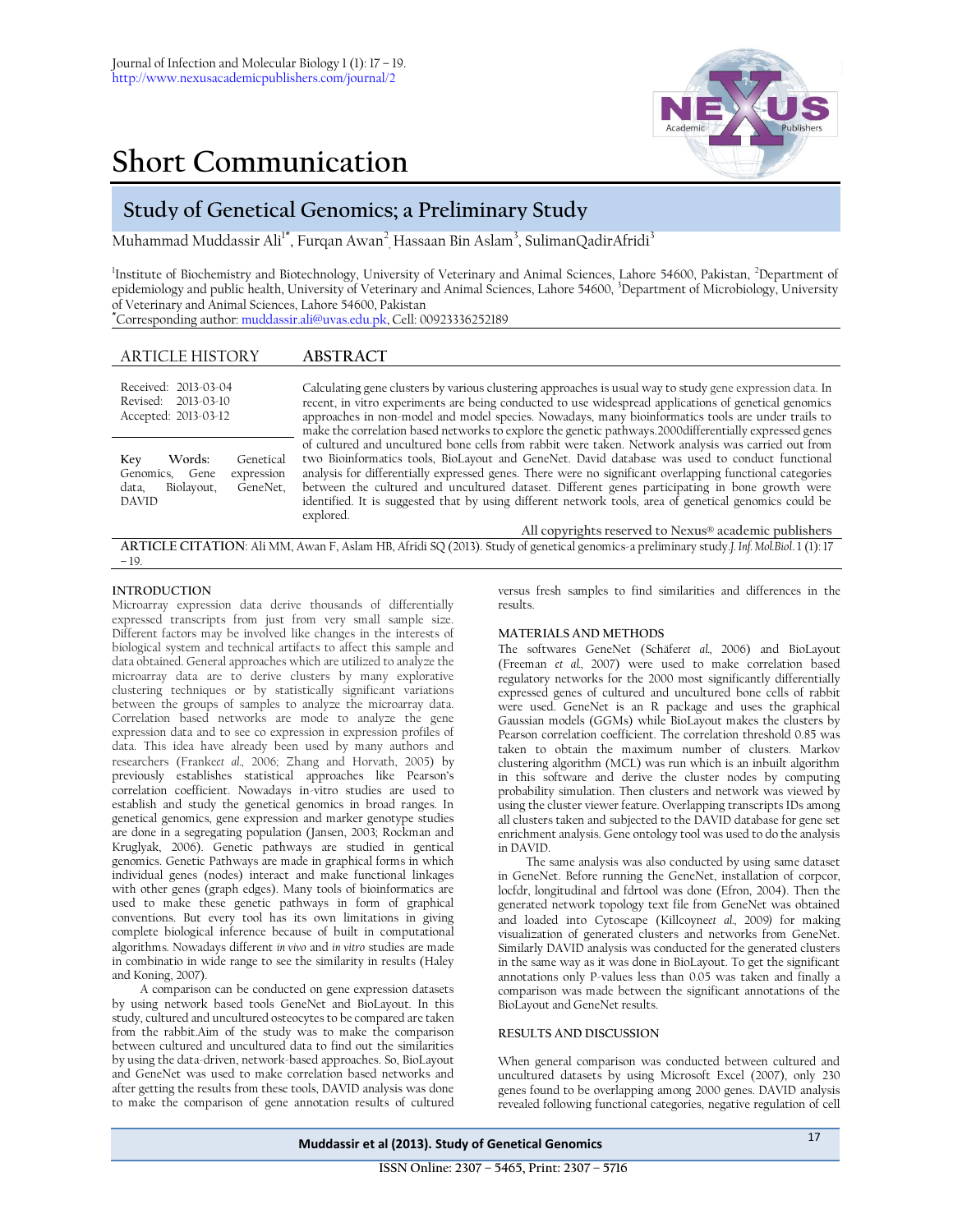

cycle, antral ovarian follicle growth, regulation of organelle organization. Negative regulation of nuclear division, regulation of transcription,DNA-dependent, response to hormone stimuli and endoplasmic reticulum.

#### **Network Inference using BioLayout**

By conducting BioLayout analysis a total of 738 nodes, 7625 edges and 38 clusters were obtained for the interaction dataset containing the gene IDS for both cultured and uncultured datasets. Graphs



were also generated in BioLayout that were showing the gene expression pattern in clusters. In the graphs, the genes which were more expressed had a peak whereas low expressed genes had a downward pattern in the graphs. Network was showing nodes and edges and clusters were representing the co-expressed genes in list form (Figure 2).



Figure 2: BioLayout, SnapShot. At left side, network snapshot in BioLayout, a main large network having nodes and edges is represented. At right side, a graph along with list of genes in form of cluster is shown.

#### **Network Inference using GeneNet**

GeneNet generated 148 nodes and 150 edges. The network file was loaded in to Cytoscape for making visualization and this generated information in form of network and cluster. In Cytoscape a big network was observed. The genes which were having the functional interactions with each other were in one network.

#### **FUNCTIONAL ENRICHMENT STUDY FOR COMPARISON OF CULTURED AND FRESH DATASETS USING DAVID**

**Comparison of interaction dataset for BioLayout and GeneNet** Only two terms, "cytoplasm and cytoskeleton", were overlapped in all categories having a P-value less than 0.05 for the interaction dataset. The P-values for cytoskeleton and cytoplasm were 0.0047 and 0.035 in BioLayout, whereas in Gene Net they were 0.027 and 0.025, respectively. Similarly, it was also observed that there were different genes involved in same processes of both tools as it was observed in comparison of fresh and cultured dataset in BioLayout (Table 1&2).

BioLayout have the ability to make the large graphs along with hundreds of edges and nodes by using the pairwise Pearson correlation coefficients and by sophisticated layout algorithm. GeneNet, on the other hand, calculates the nodes and edges by

partial correlation matrices and uses the Benjamini and Hochberg's approach (Benjamini and Hochberg's, 1995).

In GeneNet a very low number of edges and nodes are observed due the use of partial correlation measures because it calculates the linear correlation between two genes by removing the effect of any distinct correlation effect of any other genes. A higher number of edges and nodes are obtained in BioLayout due to the use of Pearson correlation which calculates the correlations among genes by even directing the indirect correlations of all other genes.

From the results it was obvious that general comparison of the cultured and uncultured data from the DAVID database without using the network approach revealed that there were significant functional categories like regulation of organelle organization, regulation of cell cycle, regulation of transcription, response to hormone stimulus etc. From previous literature it is clear that *SOCS2* have a major role in many pathways like regulation of growh hormones (Turnely, 2005), activation of transcription 5b target in liver (Vidal *et al.,* 2007) and regulation of organization in the growing skeleton (Macrae*et al.,* 2009) and in growth regulation (Greenhalghand, 2005) which supports our findings.

| TADIE I. GEHES INVOLVEG IN CVLOSKEIELON ACLIVILV IOI DOLII CUILUIEGI ANG HESH GALASEL IN DIO LAVOUL ANG GEHEIVEL |                                                                   |  |
|------------------------------------------------------------------------------------------------------------------|-------------------------------------------------------------------|--|
| Genes involved in cytoskeleton activity in interaction dataset in                                                | Genes involved in cytoskeleton activity in interaction dataset in |  |
| Biolayout                                                                                                        | GeneNet                                                           |  |
| 1 ADP-ribosylation factor-like 2                                                                                 | 1- DNA methyltransferase 3B.                                      |  |
| 2- CDC42 effector protein (Rho GTPase binding) 1                                                                 | 2- SMEK homolog 2, suppressor of mek1 (Dictyostelium).            |  |
| 3- Sfil homolog, spindle assembly associated (yeast).                                                            | 3-centrosomal protein 250                                         |  |
| 4-centrosomal protein 164.                                                                                       | 4-pericentriolar material 1,                                      |  |

#### Table 1: Genes involved in cytoskeleton activity for both cultured and fresh dataset in Bio Layout and GeneNet